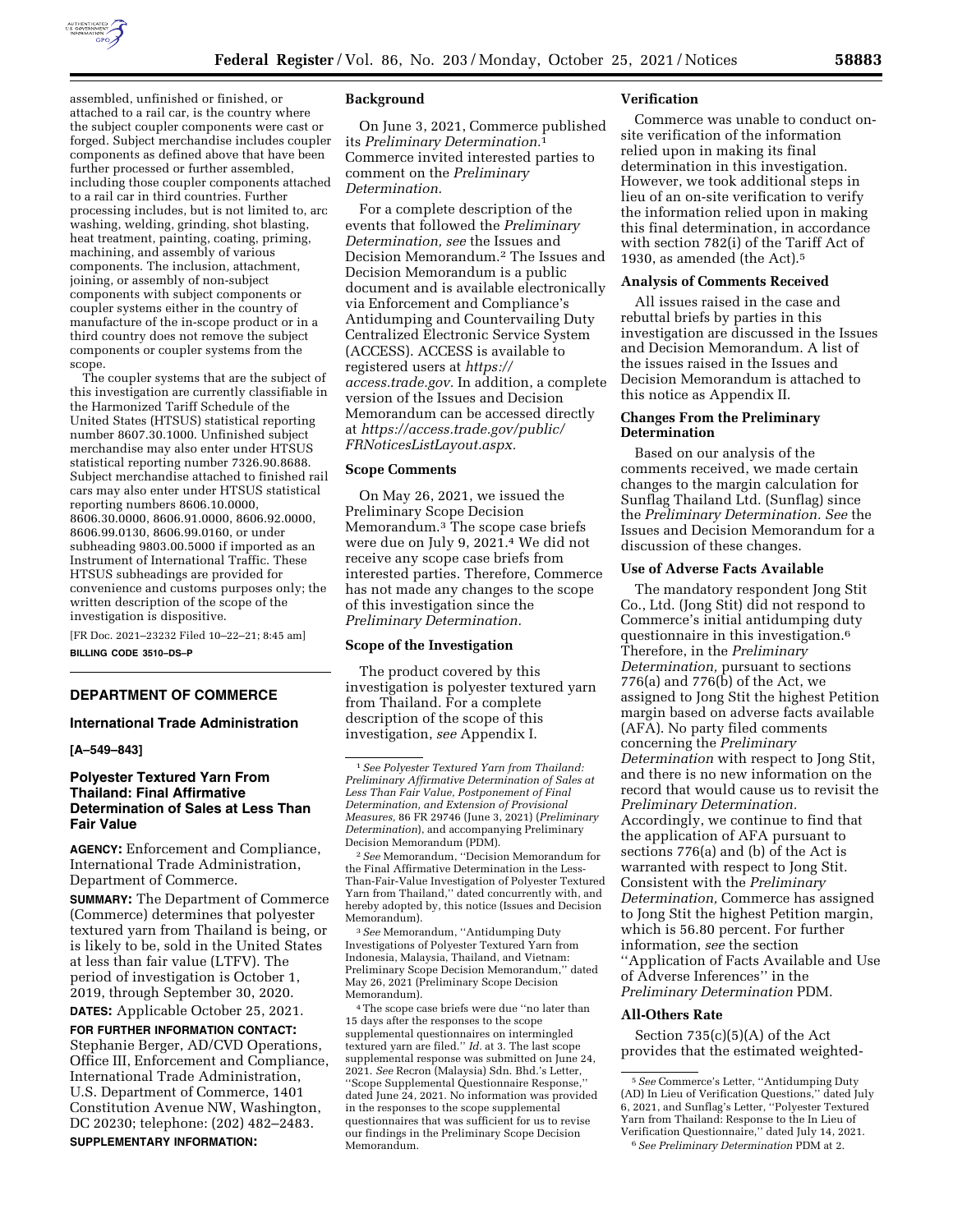average dumping margin for all other producers and exporters not individually investigated shall be equal to the weighted average of the estimated weighted-average dumping margins established for exporters and producers individually investigated excluding rates that are zero, *de minimis,* or determined entirely under section 776 of the Act. In this investigation, Commerce has assigned a rate based entirely on facts available to Jong Stit. Therefore, the only rate that is not zero, *de minimis* or based entirely on facts otherwise available is the rate calculated for Sunflag. Consequently, the rate calculated for Sunflag is also assigned as the rate for all other producers and exporters.

### **Final Determination**

Commerce determines that the following estimated weighted-average dumping margins exist:

| Exporter or producer | Estimated<br>weighted-<br>average<br>dumping<br>margin<br>(percent) |
|----------------------|---------------------------------------------------------------------|
| Sunflag Thailand Ltd | 14.47                                                               |
| Jong Stit Co., Ltd   | $*56.80$                                                            |
|                      | 14.47                                                               |

# $*(AFA).$

#### **Disclosure**

Commerce intends to disclose its calculations and analysis performed to interested parties in this final determination within five days of any public announcement or, if there is no public announcement, within five days of the date of publication of this notice in accordance with 19 CFR 351.224(b).

# **Continuation of Suspension of Liquidation**

In accordance with section 735(c)(1)(B) of the Act, Commerce will instruct U.S. Customs and Border Protection (CBP) to continue to suspend liquidation of all entries of polyester textured yarn from Thailand, as described in Appendix I of this notice, which were entered or withdrawn from warehouse for consumption on or after June 3, 2021, the date of publication of the *Preliminary Determination* of this investigation in the **Federal Register**.

Pursuant to section  $735(c)(1)(B)(ii)$  of the Act and 19 CFR 351.210(d), upon the publication of this notice, we will instruct CBP to require a cash deposit for such entries of merchandise equal to the following: (1) The cash deposit rate for the respondents listed in the table above will be equal to the companyspecific estimated weighted-average

dumping margin determined in this final determination; (2) if the exporter is not a respondent identified above but the producer is, then the cash deposit rate will be equal to the companyspecific estimated weighted-average dumping margin established for that producer of the subject merchandise; and (3) the cash deposit rate for all other producers and exporters will be equal to the all-others estimated weightedaverage dumping margin listed in the table above. These suspension of liquidation instructions will remain in effect until further notice.

# **International Trade Commission Notification**

In accordance with section 735(d) of the Act, we will notify the International Trade Commission (ITC) of our final affirmative determination of sales at LTFV. Because the final determination in this investigation is affirmative, in accordance with section 735(b)(2) of the Act, the ITC will make its final determination as to whether the domestic industry in the United States is materially injured, or threatened with material injury, by reason of imports of subject merchandise from Thailand no later than 45 days after our final determination. If the ITC determines that such injury does not exist, this proceeding will be terminated, and all cash deposits posted will be refunded. If the ITC determines that such injury does exist, Commerce will issue an antidumping duty order directing CBP to assess, upon further instruction by Commerce, antidumping duties on all imports of the subject merchandise entered, or withdrawn from warehouse, for consumption on or after the effective date of the suspension of liquidation.

# **Notification Regarding Administrative Protective Order**

This notice serves as a reminder to the parties subject to an administrative protective order (APO) of their responsibility concerning the disposition of proprietary information disclosed under APO in accordance with 19 CFR 351.305(a)(3). Timely written notification of the return or destruction of APO materials or conversion to judicial protective order is hereby requested. Failure to comply with the regulations and terms of an APO is a sanctionable violation.

# **Notification to Interested Parties**

This determination is issued and published in accordance with sections 735(d) and 777(i)(1) of the Act, and 19 CFR 351.210(c).

Dated: October 18, 2021.

# **Ryan Majerus,**

*Deputy Assistant Secretary for Policy and Negotiations, Performing the Non-Exclusive Functions and Duties of the Assistant Secretary for Enforcement and Compliance.* 

# **Appendix I**

#### **Scope of the Investigation**

The merchandise covered by this investigation, polyester textured yarn, is synthetic multifilament yarn that is manufactured from polyester (polyethylene terephthalate). Polyester textured yarn is produced through a texturing process, which imparts special properties to the filaments of the yarn, including stretch, bulk, strength, moisture absorption, insulation, and the appearance of a natural fiber. This scope includes all forms of polyester textured yarn, regardless of surface texture or appearance, yarn density and thickness (as measured in denier), number of filaments, number of plies, finish (luster), cross section, color, dye method, texturing method, or packaging method (such as spindles, tubes, or beams).

The merchandise subject to this investigation is properly classified under subheadings 5402.33.3000 and 5402.33.6000 of the Harmonized Tariff Schedule of the United States (HTSUS). Although the HTSUS subheadings are provided for convenience and customs purposes, the written description of the merchandise is dispositive.

### **Appendix II**

# **List of Topics Discussed in the Issues and Decision Memorandum**

- I. Summary
- II. Background
- III. Changes Since the Preliminary Determination
- IV. Scope of the Investigation
- V. Discussion of the Issues
	- Comment 1: Whether the Facts Warrant Application of Adverse Facts Available
	- Comment 2: Whether Sunflag Failed to Provide Complete and Accurate Chart of Accounts, Trial Balances, and Sales and Cost Reconciliation Worksheet Responses as Requested
	- Comment 3: Whether Sunflag Reconciled U.S. Sales Data
	- Comment 4: Whether Sunflag Failed to Report Containerization Expenses
	- Comment 5: Whether There is Missing Cost Data
	- Comment 6: Whether Sunflag Withheld the Reporting of Certain Items Pertaining to its Inventory Worksheet
	- Comment 7: Whether Sunflag's Product Codes and Control Numbers Agree
	- Comment 8: Whether Sunflag's U.S. Sales Information Failed to Verify
	- Comment 9: Whether Sunflag's Home Market Sales Information Failed to Verify
	- Comment 10: Whether Sunflag Failed to Report Freight Revenues
	- Comment 11: Whether Sunflag Failed to Report Port Expenses and Customs Broker Expenses
	- Comment 12: Whether Sunflag Fully Documented International Freight Expenses